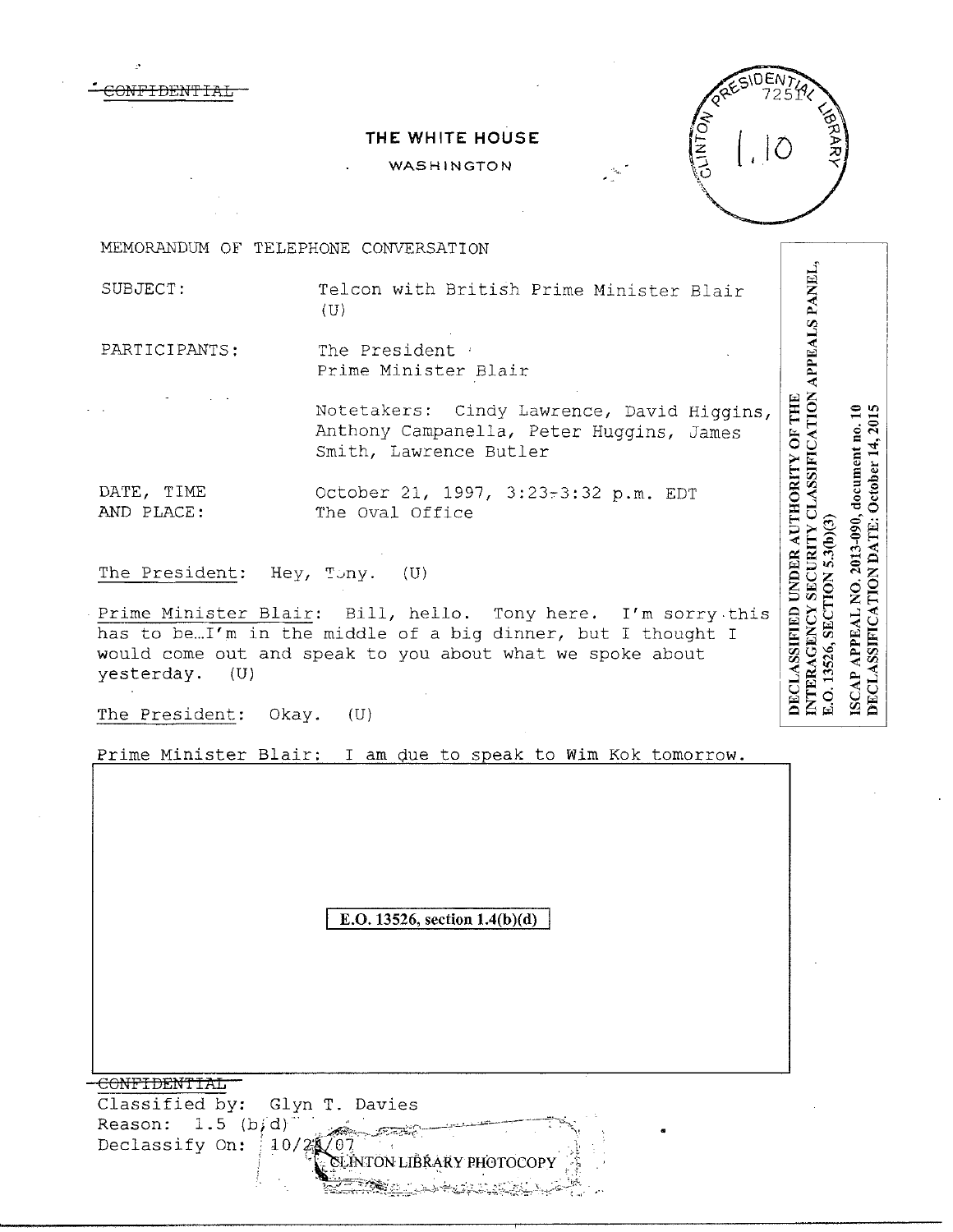$COMFIDENTIAL$  2

## **E.O. 13526, section l.4(b)(d)**

লে

The President: On joint implementation?  $\mathcal{H}$ 

Prime Minister Blair: Yes.  $\leftarrow$ 

The President: What *l* can say there is we know we need to leave some room on language for implementing on how developing countries would participate, but what about targets? That's what I am really worried about.  $+C$ 

Prime Minister Blair:

**E.O. 13526, section 1.4(b)(d)** 

The President: The big problem we have here is that I not only talked to you, Kohl and Hashimoto -- and I want you to talk to as many as you can -- but I also briefed Senate leaders this afternoon and I will brief the House on what I am trying to do. It will raise more questions than it will answer if I cancel the speech tomorrow. I see what you're doing, what you want me to do: say what I have to say, but leave as much wiggle room as possible for you. *jef* 

Prime Minister Blair:

C<del>ONFIDENTIA</del>

E.O. 13526, section 1.4(b)(d)

The President: Alright, I will work on it as well as I can. What I want you to do is to welcome the fact that we are clearly committed to binding targets and clearly committed to participațion. If you give negotiations a chance, that would help.  $\mathscr{L}$ 

INTON LIBRARY PHOTOCOP